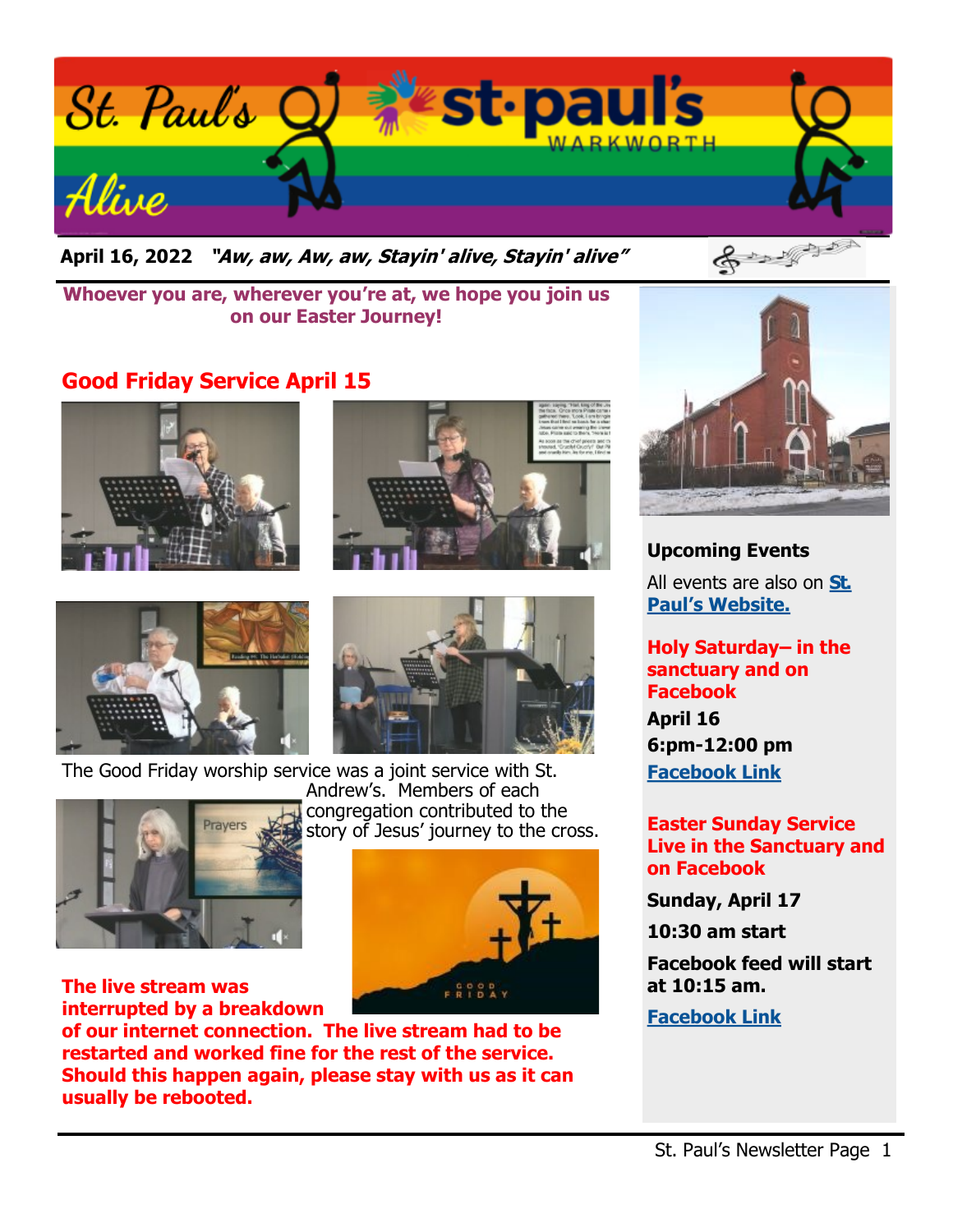# **Holy Saturday – April 16**

One of the traditions of Holy Week is to do a Saturday evening vigil, as we await the coming joy of Easter morning. This takes place in our St Paul's sanctuary, and as part of that vigil tradition, we will be doing a continuous reading of the four gospel stories of Jesus. You are welcome to be one of our readers, **or simply to come and sit quietly in our softly-lit space for a while, as we keep watch over the night.**

(Please note: If you would simply like to drop in, you don't need to indicate a time. Just join us as you are able.)

The vigil ends at midnight with a raising of the lights in the sanctuary, and a proclamation of Resurrection joy.

**Whoever you are, wherever you're at, we hope you join us on our Holy Saturday Vigil!**

### **Easter Sunday– April 17**

Join us on Facebook and in the sanctuary as we celebrate the Resurrection of Jesus.

Music will be a big part of this service! "Prepare Ye the Way of the Lord" - The Band "Hallelujah, Hallelujah, Give Thanks'' - The Band "Easter Hallelujah" Cindi "Lord of the Dance" Angelica Ottewell 10,000 Reasons" - The Band



Saturd

#### **The message closes with the following question. What is your answer?**



**An invitation is extended to all the community.**

**Whoever you are, wherever you're at, please join us as we celebrate the risen Christ!**

#### **Just One More Thing**

**Date: Monday, April 18 Time 9:30 am On Facebook Live [Facebook Link](https://www.facebook.com/stpaulsunitedchurchwarkworth)**

#### **Not Just Java**

**Tuesday, Apil 19 1:30 pm [Zoom Link](https://us02web.zoom.us/j/89298492606?pwd=a2JDMGhWekdwdTMrRWhGOXU2clZCZz09)**

#### **Art 4 Adults**

**Wednesday, 9:30 a.m.**

### **Band Practice Wednesday 7 p.m**



Rev. Hare and Sue Hugginson are usually back in St. Paul's, on Tuesday's and Thursday's

Rev. Meggin Hare 705-924-2840 mobile 705-930-7675

[meggincking@gmail.com](mailto:meggincking@gmail.com)

Susan Hugginson 705-924-2840 [stpaulsuc@nexicom.net](mailto:stpaulsuc@nexicom.net)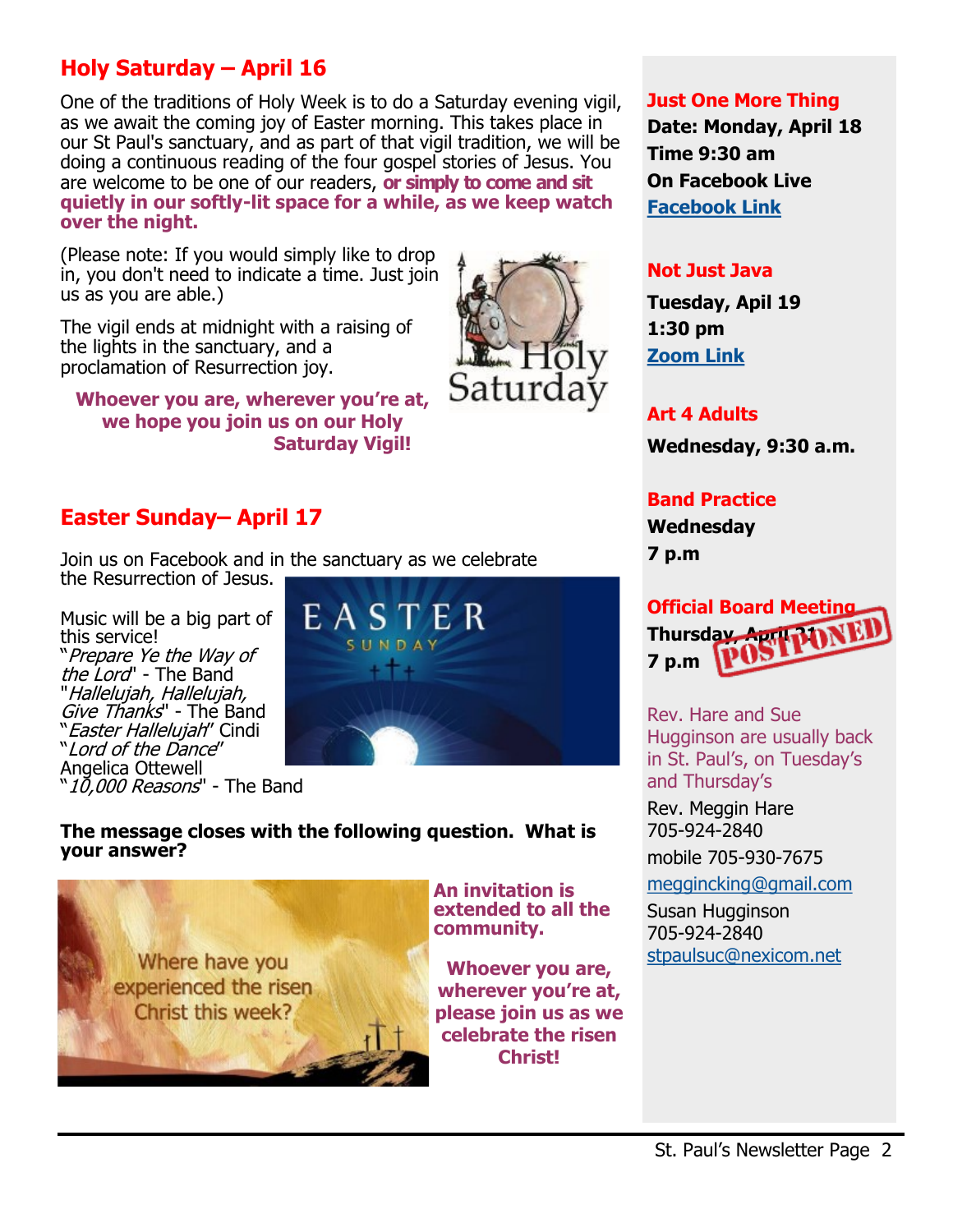## **Just One More Thing**

Rev. Meggin will be on Facebook Live on Monday at 9:30 am with *Just One More Thing.* During this time Rev. Meggin will delve more deeply into some aspect of the message that was delivered on Sunday!

#### **Whoever you are, wherever you are, join us for 1 More Thing**

### **Cards For Cash**

Cards for Cash is a great way to pay for items you are going to buy anyway and make a



donation to St. Paul's at the same time. Sharpe's Food Market Cards are not part of FundScrip program but can be purchased directly from St. Paul's; send your order to [stpaulsuc@nexicom.net.](mailto:stpaulsuc@nexicom.net)

Sharpe's Cards donate 3% to St. Paul's.Talk to Sue Hugginson at St. Paul's if you need help. Did you know that the 7 Hills Food Pantry shops at Sharpe's; buy a Sharpe's Food Market Card and donate it to the Food Bank; you get a charitable donation receipt from the Food Bank and 3% of the value is donated to St. Paul's. This sure sounds like a win-win and you are also shopping local.

Full details of the program can be found at [https://stpaulswarkworth.ca/cards](https://stpaulswarkworth.ca/cards-for-cash/)-for-cash/

Some Cards are returning a great rebate to St. Paul's. St. Paul's also has some cards on hand. If other cards are required, orders can be placed through the office and usually take about a week and half. Drop in to the office on Tuesday or Thursday between 9 and 3. Sue will be happy to assist you.

### **Covid 19 Protocols at St. Paul's**

At the meeting of the Stewards and Trustees on Thursday, March 24, 2022, a motion was passed to send to members of the Official Board, for virtual approval, that users of St. Paul's Sanctuary and The Gathering Place would adhere to Provincial Guidelines re protocol for using the Sanctuary and Gathering Place during Covid 19. It was approved.

#### **Provincial Guidelines re Covid 19**



- Remove masking requirements in most places (including schools), except public transit, long-term care, retirement homes and other health-care settings, shelters, jails and congregate care and living settings, including homes for individuals with developmental disabilities
- Lift other measures in schools, including removing cohorting and daily on-site screening
- All other regulatory requirements for businesses removed, including passive screening, safety plans
- **Please remember**—Individuals can continue to opt to wear masks
- **Covid is still with us!**